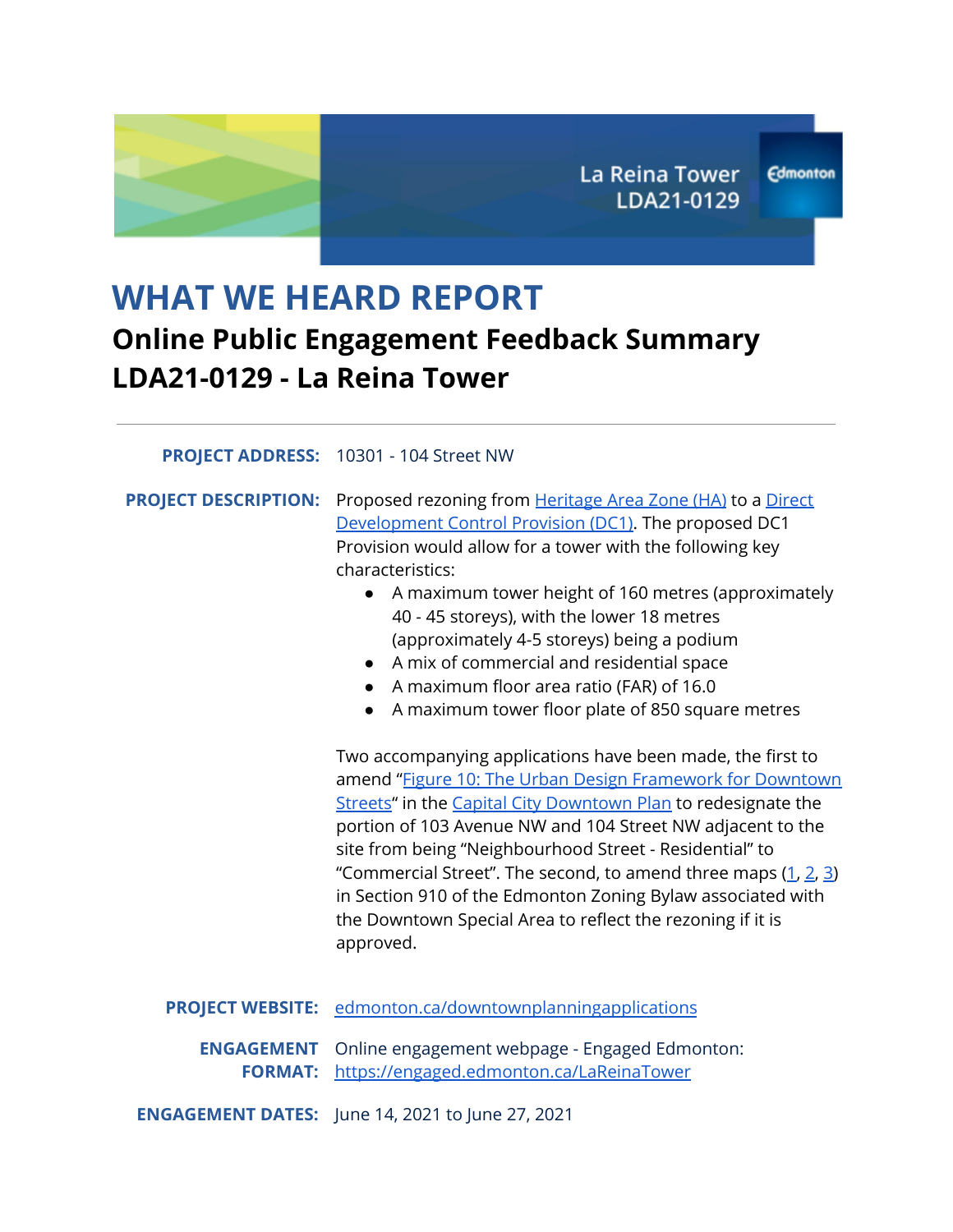#### **NUMBER OF VISITORS:** ● Engaged: 11

- 
- Informed: 32
- Aware: 172

\*See "Web Page Visitor Definitions" at the end of this report for explanations of the above categories.

### **ABOUT THIS REPORT**

The information in this report includes responses to the advanced notices and feedback gathered through the Engaged Edmonton platform between June 13 to June 28, 2021. Because of public health issues related to COVID-19, the City wasn't able to host an in-person public engagement event to share information and collect feedback, as we normally would have done.

This report will be shared with those who emailed the file planner, and/or provided an email address on the Engaged Edmonton Website, as well as with the applicant and the Ward Councillor. Feedback will also be summarized in the report to City Council if/when the proposed rezoning advances to a future City Council Public Hearing for a decision.

#### **ENGAGEMENT FORMAT**

The engagement session was an online format where attendees were able to view a website containing an overview of the proposed development, information on the rezoning and planning process and contact information for the file planner. Two tools were available for participants: one to ask questions and one to leave feedback.

The comments are summarized by the main themes below with the number of times a similar comment was made by participants recorded in brackets following that comment. The questions asked and their answers are also included in this report.

#### **WHAT WE HEARD**

Support: 4 Neutral/Mixed: 2 Opposed: 5

The following section includes a summary of collected comments with the number of times a comment was recorded in brackets (comments received once do not have a number).

#### **Support**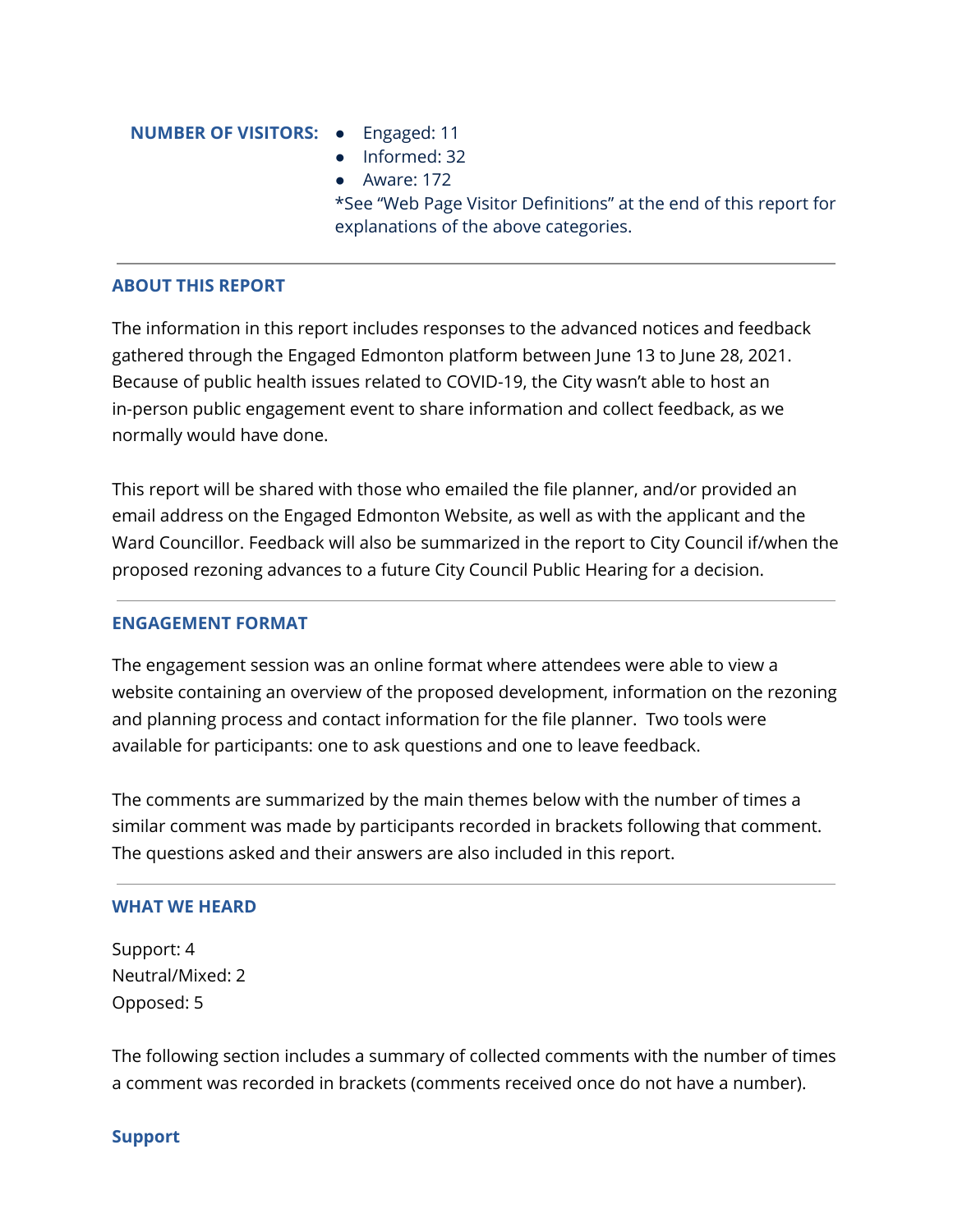## Scale/Density:

- Development is within the allowable height. (2x)
- Density would bring more services and development to the area. (2x)
- Development would add to Edmonton's skyline. (1x)

### Design:

- Design maintains integrity of the warehouse district. (2x)
- Development would look good on the existing lot. (2x)
- $\bullet$  In support if the existing facades are incorporated. (1x)

## **Other Comments:**

- Good example of facade incorporation is the MacLaren development.
- A resident suggested lighting features and pedestrian areas to be included.

# **Opposition**

## Heritage/History Lost:

- Believes the existing building is a important piece of history to Edmonton and is disappointed it will be replaced. (5x)
	- Significant because it is one of the last remaining heritage buildings
- Heritage overlay should not be altered to add more density. (1x)
- Believes rezoning heritage sites should not happen without significant due diligence.  $(1x)$
- Residents are upset the heritage component of the building will only be used as a facade for the new development. (2x)
- Upset money is going to this development to create more income for developers instead of preservation of heritage or revitalization. (2x)
- There is a lack of real warehouses in the warehouse district.  $(1x)$

# Built Form:

- Development would cause wind tunnel impact. (1x)
	- $\circ$  Wind tunnel would affect the consumers on the commercial area of 104 street eateries.
- Residents are not fond of the design.  $(2x)$ 
	- $\circ$  Too top heavy and ugly.
	- Development would detract from the character of 104 street.
- Would like the use of the original structure. (1x)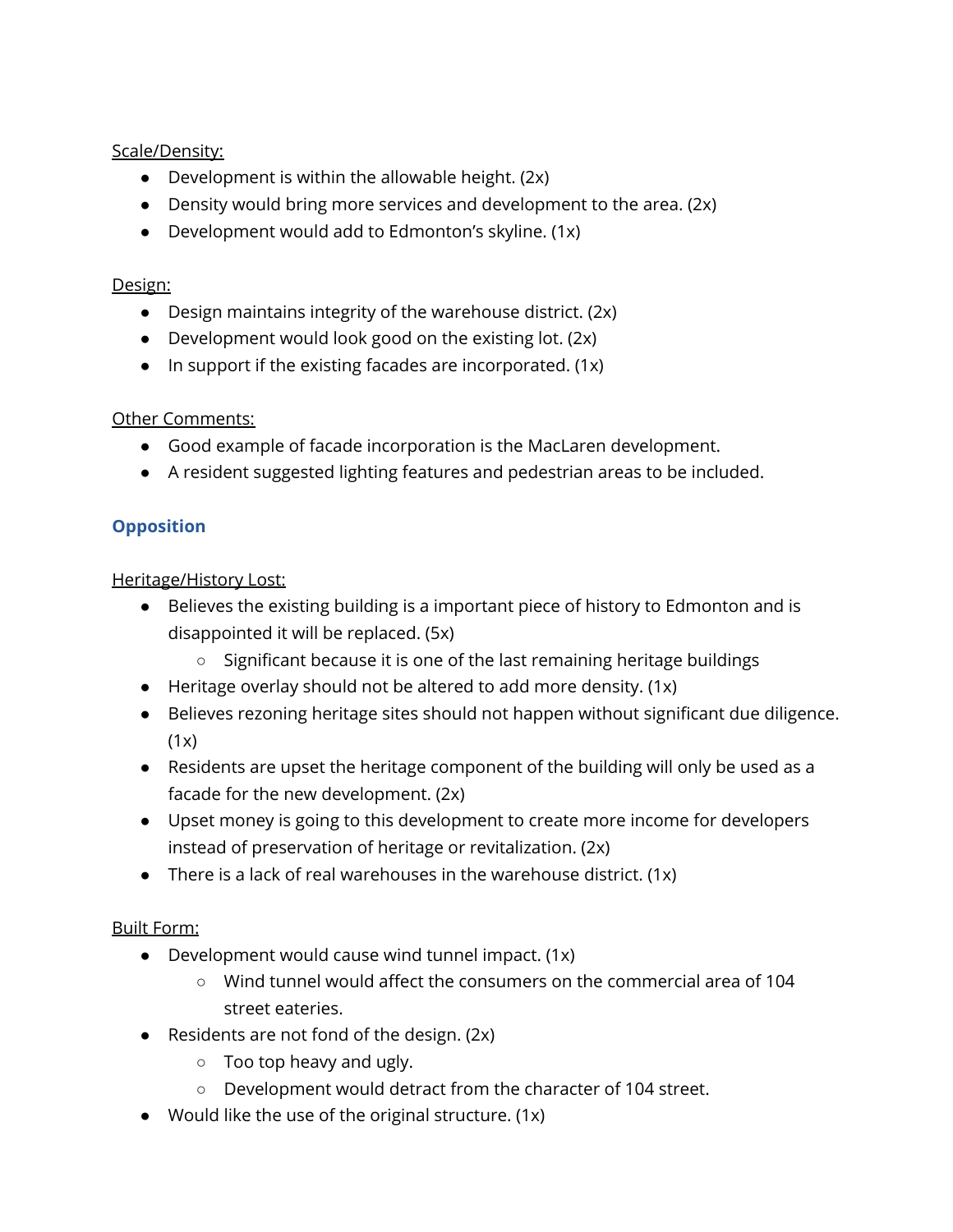## Density:

- Concerned about congestion. (1x)
- Not enough residential demand. (1x)
- No need for more commercial space because of the empty bays in Fox One, Fox Two, Encore Tower, and Edmonton City Centre. (1x)
- Residents are upset about the gravel parking lots and vacant lots. (2x)
	- Concerns about the lack of preservation the building may have and will become a vacant lot.

# Other Comments:

- Residents feel the track record of developer must be put into consideration. (2x)
- Would be in support if the city restricts ability for demolitions until the applicant could demonstrate they can move ahead of construction.
- Believes the city should incentivize development on gravel surface parking lots and higher property taxes for empty lots.

# **Web Page Visitor Definitions**

## Aware

An aware visitor, or a visitor that we consider to be 'aware', has made one single visit to the page, but not clicked any further than the main page.

# Informed

An informed visitor has taken the 'next step' from being aware and clicked on something. We now consider the visitor to be informed about the project. This is done because a click suggests interest in the project.

# Engaged

Every visitor that contributes on the page, either by asking questions or leaving a comment, is considered to be 'engaged'.

Engaged and informed are subsets of aware. That means that every engaged visitor is also always informed AND aware. In other words, a visitor cannot be engaged without also being informed AND aware. At the same time, an informed visitor is also always aware.

## **Next Steps**

When the applicant is ready to take the application to Council: